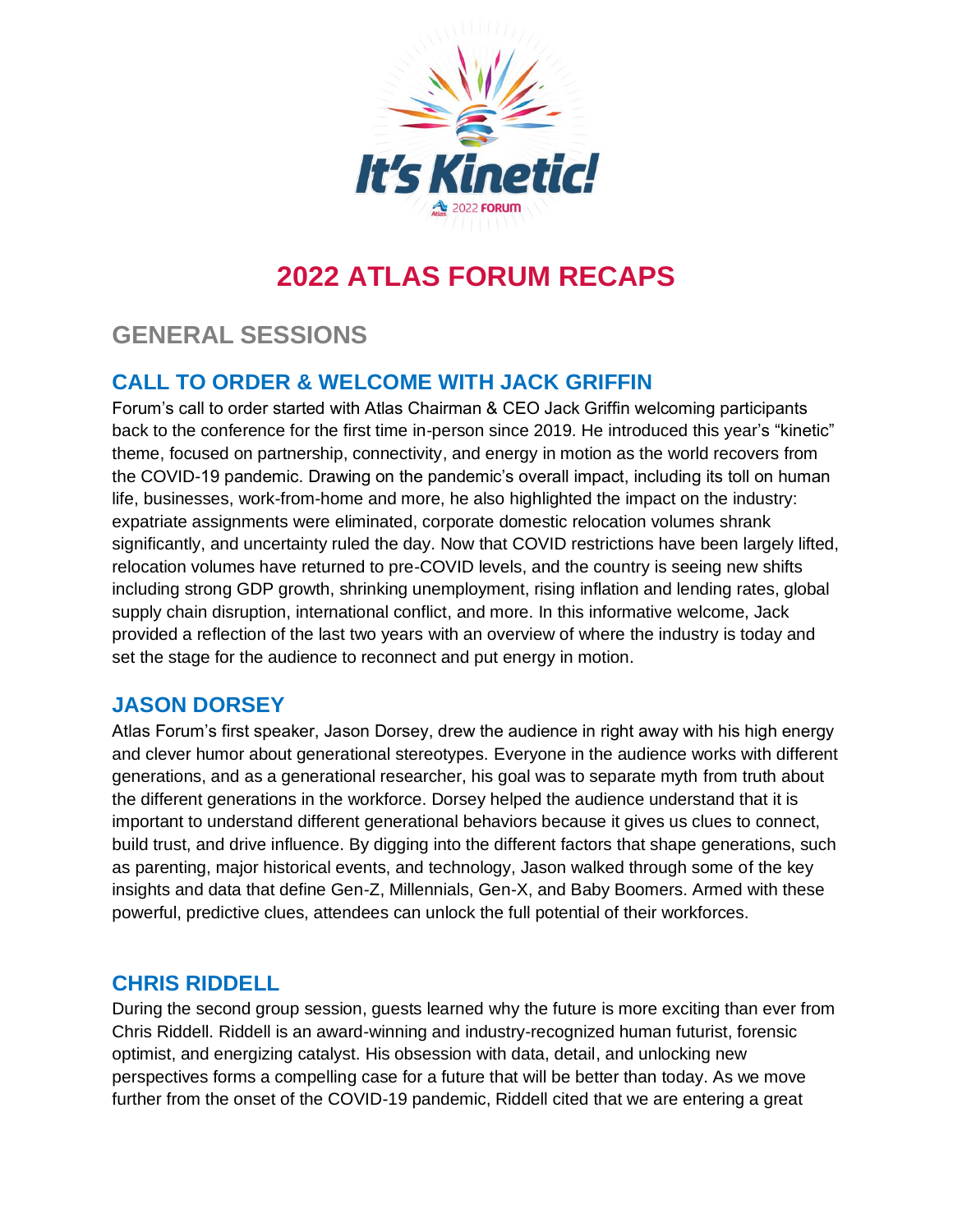wave of change and innovation. Technological advances like liquid experiences and hyper automation have proven our obsession with technology. The global pandemic accelerated these shifts as the world looked for ways to connect remotely and more efficiently. We've entered a period of rapid innovation. Riddell believes the new wave of technology is an emphasis on simplicity and reducing how many steps are required in day-to-day processes. He challenges companies to ask themselves, "Do we fit in?" Leaders should feel encouraged to reimagine the future and persevere through these incoming waves of change, because the future is not daunting—it is full of opportunity.

### **INKY JOHNSON**

If Inky Johnson taught us anything, it is to embrace life's inevitable challenges and adversities and always rise to conquer them. The former college football star and NFL hopeful discussed how he did this when his life changed forever in September 2006. After a football play gone wrong, Johnson suffered severe internal injuries and permanent right-arm paralysis. Instead of giving up on all his passions and ending his college career to return to his hometown, he remained a student at the University of Tennessee to continue to support his teammates in all practices, games, and elsewhere. While his future looked different than planned, Inky has had no problem adjusting, living his life in support of others, and setting impressive goals that are never guaranteed. There's no doubt the audience was inspired by his positive, no-quit attitude and left Atlas Forum asking, "Why do I do what I do?" and "Who am I when faced with opposition?"

# **LEARNING SESSIONS**

# **Professional Van Operators: Driving Business Success on 18 Wheels**

#### *Moderator*

*Jeff Schimmel - Vice President Transportation Services, Atlas Van Lines*

#### **Panelists**

*Chesney Humlick - Professional Van Operator, Ace Relocation Systems Corey Fore - Professional Van Operator, Nelson Westerberg Shannon Enright - Professional Van Operator, Alexander's Mobility Services*

Professional Van Operators (PVOs) are at the core of relocation services. We spoke to three PVOs to learn about how they approach each project, how the industry's challenges affect their businesses, and how they experience life on the road.

Like all industries, COVID-19 created disruptions for relocation services and PVOs especially. While working 11-hour days on the road and fully operating their businesses from their trucks,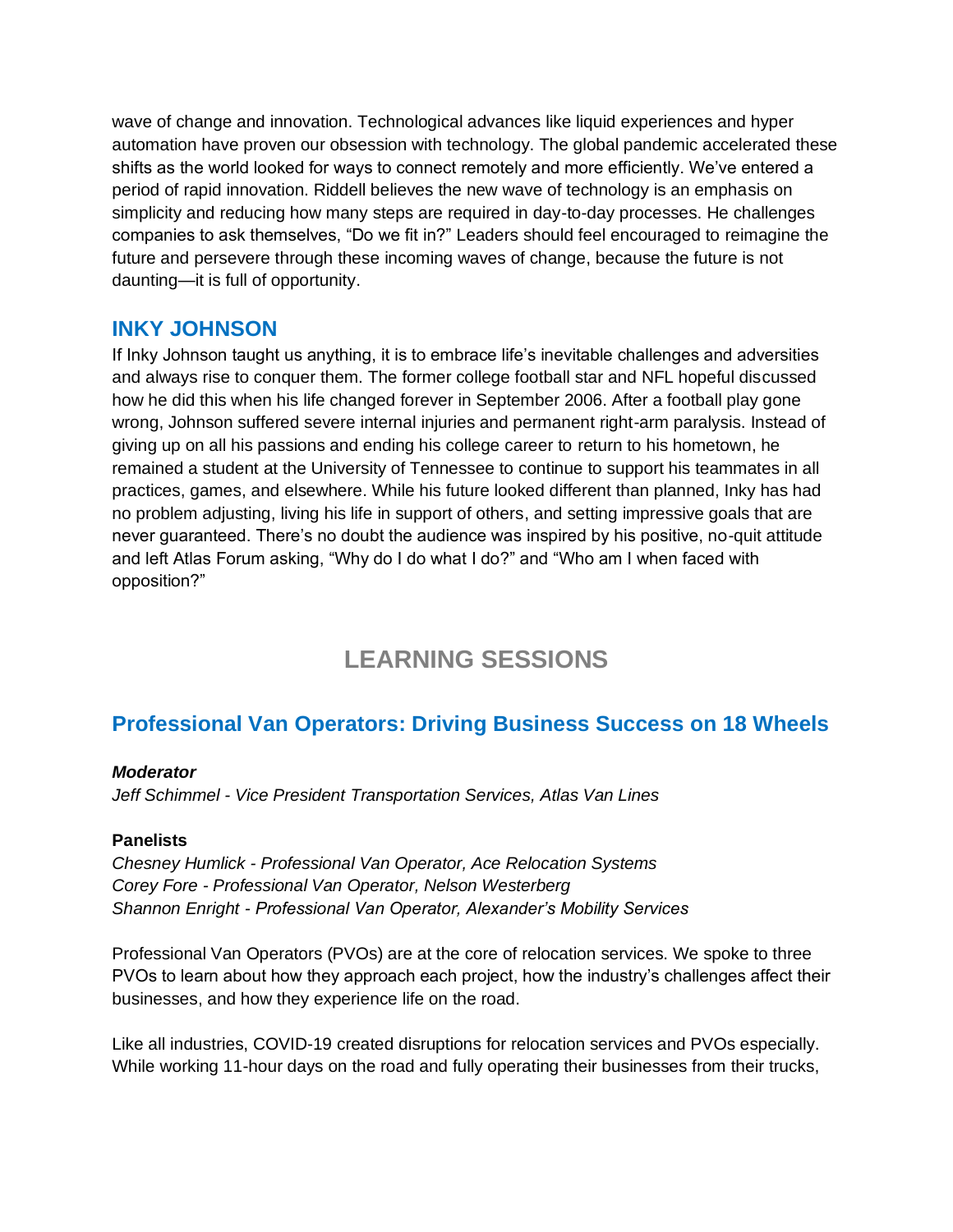creature comforts were especially hard to find in 2020, and inadequate parking continues to plague the trucking industry.

Hiring good labor for moves is also becoming more challenging. The best crews have narrow availability, and as the labor market continues to shift, making those connections is more difficult. At the same time, PVOs have less control over what is charged by the local labor pools, while reliable crews with limited availability can charge more than ever. Having as much time as possible to prepare for a job is key to hiring good, reliable crews. Adequate time to prepare also helps ensure there is fluid and complete communication between all parties involved.

The group also shared that labor and fuel are the biggest expenses and barriers to profitability. More communication helps PVOs control the cost of the crew because they can hire the right amount of help without going over or under the need.

The full panel shared their advice to customers as well. Maximum communication was a common thread, noting the experience is always best when PVOs and customers are consistently in touch and on the same page throughout the process. More communication leaves less room for items to go missing, allows for a more efficient move, and can ultimately help all parties save time and money.

Throughout the session, it was abundantly clear these dedicated professionals are driven to deliver exceptional customer experiences—no matter the move or its challenges. They deeply value positive customer interactions and are committed to maintaining those relationships, understanding the critical role they play in the industry.

## **Accountable Sustainability for a Brighter Future**

#### *Moderator*

*William Taylor - Head of Partnerships, Relocity* 

#### **Panelists**

*Deb Convery - Director Global Mobility & Immigration, Stripe Tanya Mariottini - Director Global Mobility, Twilio, Inc. Vini Valverde - Director Global Mobility, UPS*

Sustainability is an increasingly important and interconnected issue in mobility and beyond. The learning session kicked off with a game of "Kahoot!", in an interactive presentation to quiz the audience on sustainability goals and principles, including an overview of the UN Sustainable Development Goals (SDGs) and the meaning and importance of Environmental Social Governance (ESGs).

Each panelist's company is in a different phase of its sustainability journey and supplied the audience with a glimpse of their internal goals, efforts, and progress—especially in relation to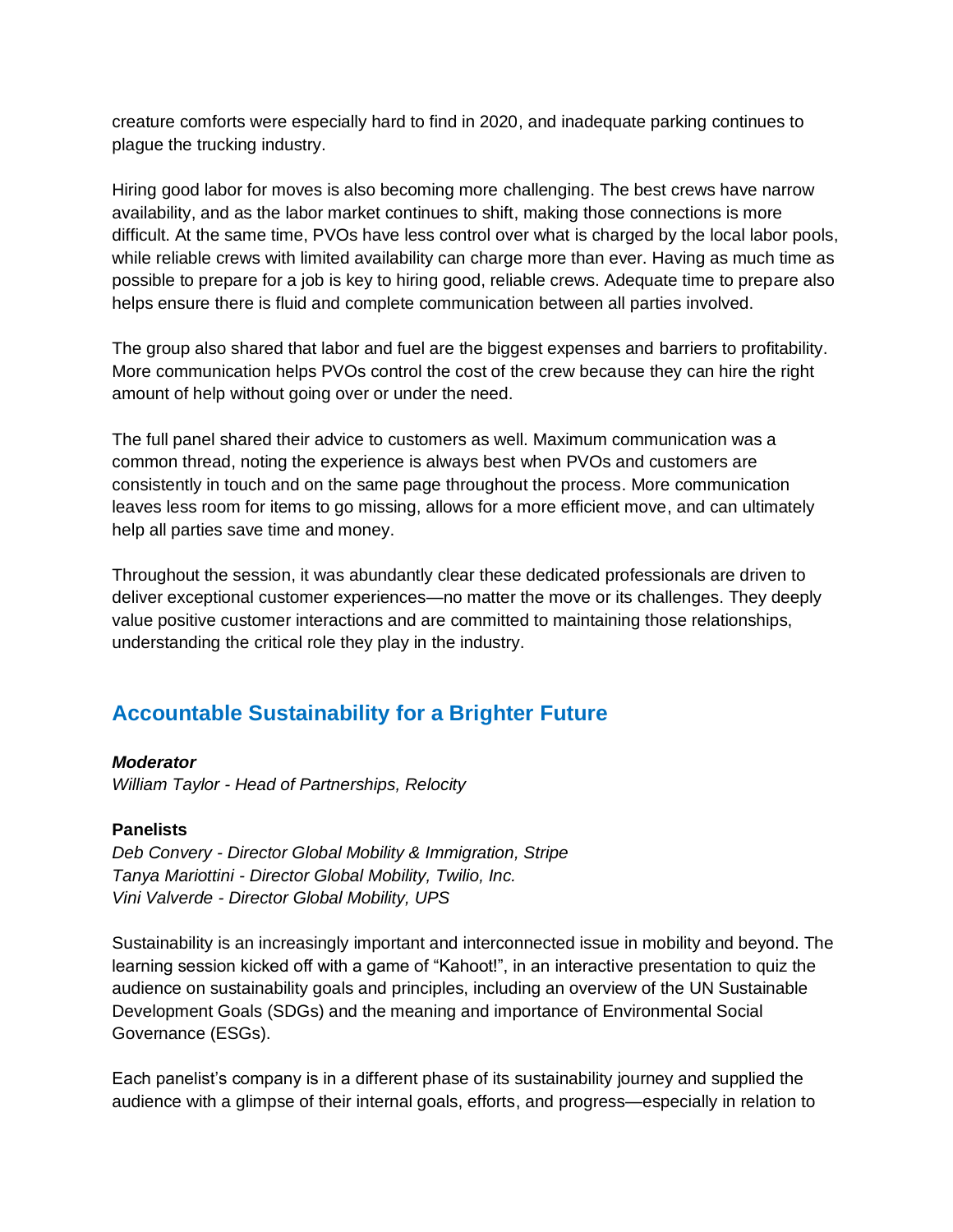relocation services. For example, UPS is aiming to be carbon neutral by 2050 and has already spent over \$1 billion on alternative fuel. Twilio recently released its environmental footprint to the public for consistent measurement and customer transparency. Stripe has established partnerships with Alphabet, Google, and other major tech companies to launch an advance market commitment to buy \$925 million of carbon removal to demonstrate its market value.

During the panel discussion, participants also mentioned how ESG efforts can be reflected in mobility strategy, programs, and policy initiatives, and ultimately, the impact of moving people and goods. Key takeaways included working with suppliers who are culturally aligned and value ESG, showcasing ESG efforts of mobility departments throughout the year, giving employees the opportunity to participate and engage in ESG opportunities, and connecting with other departments so they understand the connection between ESG and mobility.

### **6 in 60**

#### *Moderator*

*Mary Legate - Senior Vice President Global Operations, Cornerstone Relocation Group* 

#### **Panelists**

*Johnny Haines - Senior Manager Relocation Services, Deloitte Larry Brouder - Senior Vice President Global Business Expansion, Cornerstone Relocation Group Sue Carey - Corporate Mobility Strategist, Baird & Warner Real Estate Susanne Swayhoover - Head of HR Services, Sanofi*

A panel of mobility professionals weighed in on the latest trends and how they have impacted their relocation programs, policies, and service delivery. They discussed current implications, how they may affect the industry's future, and how professionals can act.

The current national talent shortage touches every industry, but these professionals highlighted its effect on relocation specifically. Managers are working to set expectations for in-office versus remote work, but relocation decisions are largely being affected by company flexibility. With that, talent retention is key. To retain talent, the panel urged companies to prioritize discussing and strategizing where people will work, and even said it's possible people will look for a return to inoffice work in the next few years.

Duty of care was also a highlight as it remains a high priority across the industry. The stress of relocation is high, and we are living in a very reactive, ever-changing environment. The panelists placed an importance on overall flexibility and having patience for how the employee being relocated may feel. It is the company and vendor's responsibility to be extremely transparent when changes arise, especially as more family units are relocating compared to individuals.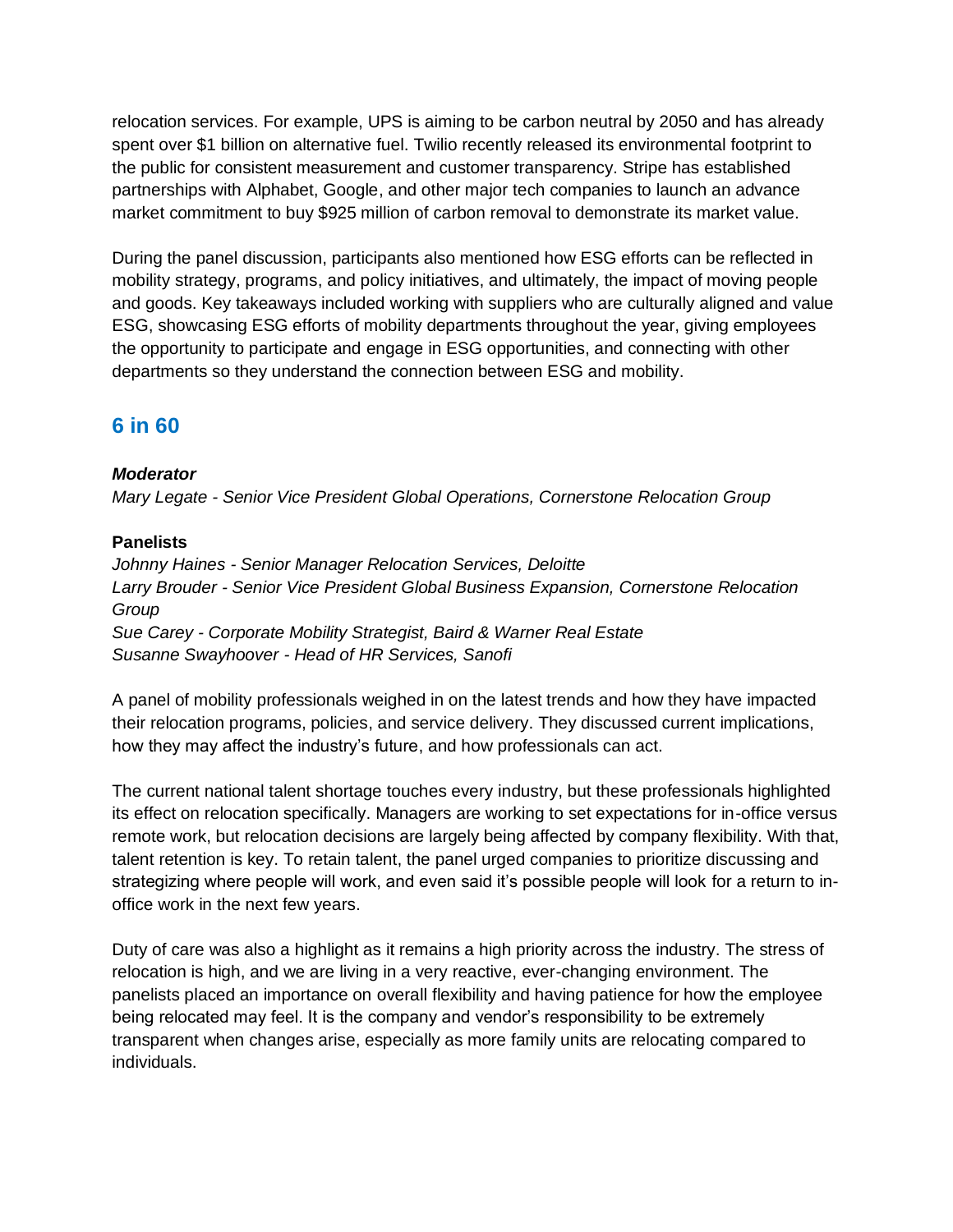The real estate market is especially volatile right now, which places even more emotional and financial strain on the relocation process. The panelists noted this market is the most challenging ever between a shortage of corporate housing, more difficult contracts, and housing appreciation in general. Overall, proactivity, empathy, and patience will lead to more success in relocations as these challenges are confronted.

### **Almost perfect, but then…!**

#### *Moderator*

*Heather Sheira - Senior Global Mobility Professional, Edwards Lifesciences*

#### **Panelists**

*Jonique Colbert - NAM Relocation Manager, Schlumberger Ray Kirby - Head of Global Mobility, Coinbase Sandy Beyer - Senior Manager Global Mobility, Salesforce* 

Attendees were able to apply their vast mobility experience and collaborate with others in this interactive session focused on last-minute issues impacting near-perfect relocations. Whether it's natural disasters, storage issues, or challenging transferees, the unexpected does arise, and mobility experts and their suppliers must be thorough and move quickly to ensure smooth and pleasant transitions for employees. Our panelists presented challenging, real-world scenarios each had encountered during a relocation, and it was up to the audience groups to work together to formulate recommended solutions for the unforeseen circumstances that made a major impact on relocation experiences and timelines. Keeping their unique scenario in mind, teams discussed the issue from all sides and compiled fitting solutions for a larger group discussion.

The groups analyzed many factors key to relocations: housing challenges, relocation policy updates, household goods storage liability, cost coverage and increases, the offering of medical services, and more. The collective participation from the session's audience members led to meaningful discussion and outlooks that will undoubtedly be considered as they continue to navigate unforeseen challenges in mobility.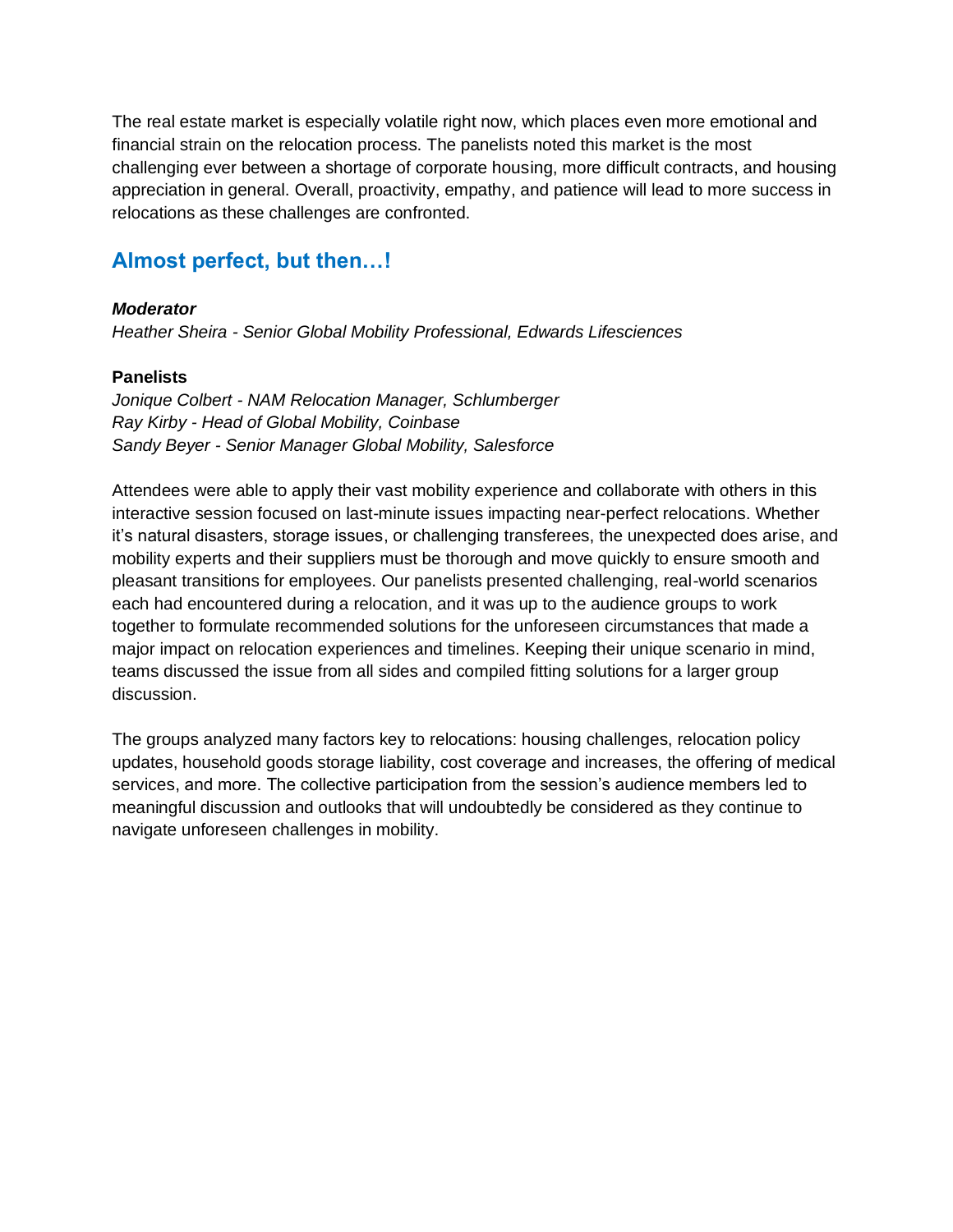# **LIGHTNING TALKS**

## **Understanding the Road Ahead**

#### *Speaker*

*Rebecca Brewster - President & COO, American Trucking Research Institute* 

The American Trucking Research Institute (ATRI) is a critical link to today's truck drivers, and the organization's transportation studies help identify the challenges Professional Van Operators (PVOs) are facing on a daily basis. According to ATRI's latest research, the trucking industry's biggest challenges in 2021 are the driver shortage, driver retention, and driver compensation. With these findings, Brewster encouraged the audience to focus on listening to truck drivers to create real change. The relocation industry, among others, must focus on retaining experienced drivers in the field while finding impactful ways to recruit new drivers between the ages of 20-24. It is no secret that global supply chains across industries will suffer if driver pay, recruitment, and retention are not addressed by employers. Costs are also escalating rapidly for those who work on the road between fuel, insurance, maintenance, and more, meaning time is of the essence.

While working to fix the industry challenges of today, Brewster encouraged companies to also look to the future and start thinking about the next big challenges, including topics like autonomous vehicles, recruitment programs targeted to 18–20-year-olds, and the use of driverfacing cameras for safety and litigation purposes. It is up to van lines to work alongside valued PVOs to ensure they can be productive and profitable while helping others go new places.

# **US Immigration and Global Migration in a Disruptive World**

#### *Speaker*

*Mercedes Badia-Tavas - Partner, Barnes & Thornburg* 

It is widely understood that immigration law and global mobility is complicated and everchanging, especially for those managing international corporate relocations. We live in a time when there are countless disruptions in immigration, including elections, economic factors, COVID-19, travel restrictions, national interest exceptions, and individual requirements for visas and travel. Badia-Tavas emphasized planning is key, but flexibility and backups are always necessary. In her lightning talk, she detailed many of the various immigration options currently offered by the U.S. government including humanitarian, business, family, and student visas. Work visas, including H-1B specialty occupation, L-1 intracompany transferee, O-1 extraordinary ability, E-2 investor, and TN, E-3, and H1-B1 are also options for international corporate relocations to the U.S.

The global economy and politics significantly influence policy, priorities, and processing, with government operations proceeding at a much slower pace than the private sector. Additionally,